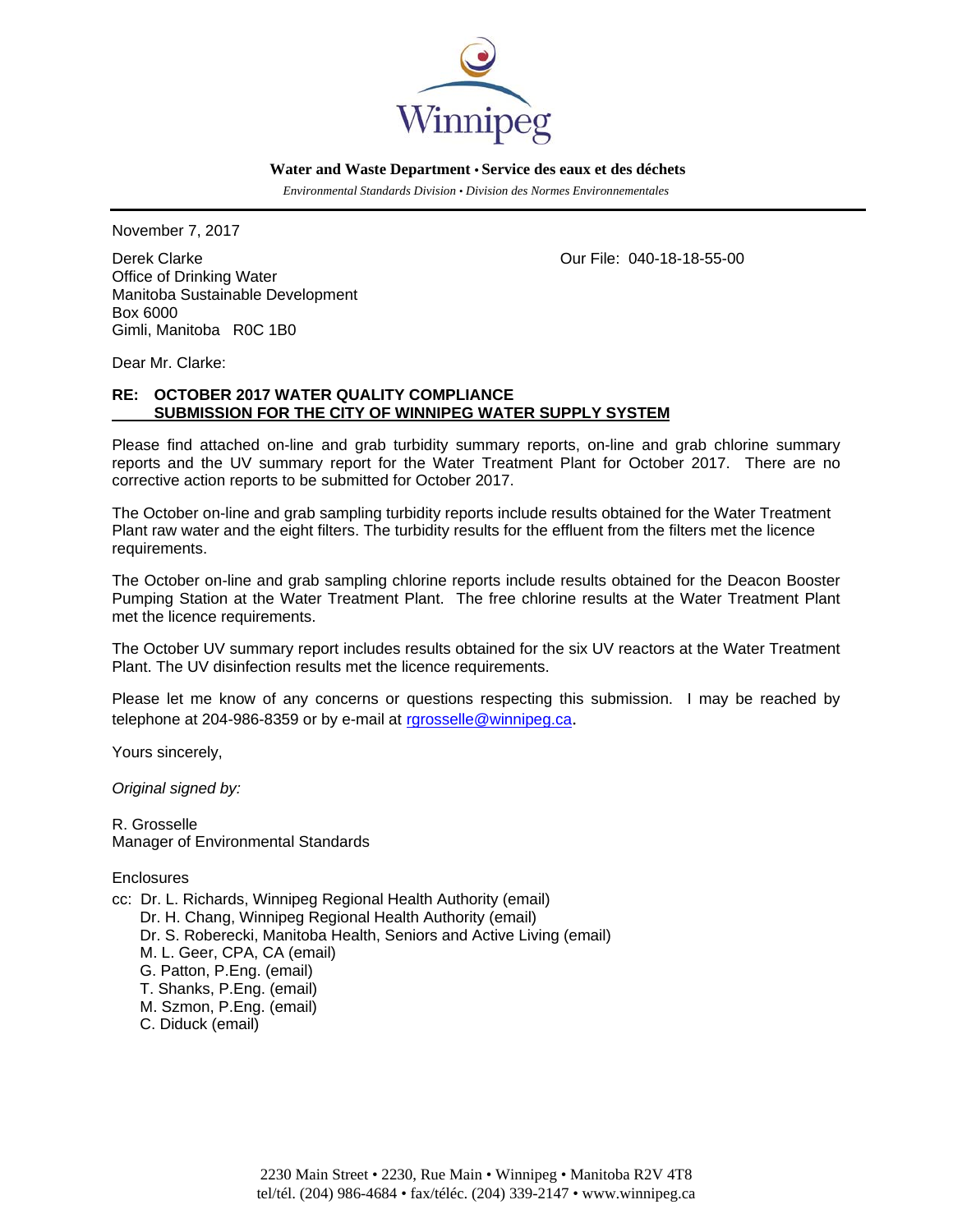

# **CITY OF WINNIPEG** WATER WATER WATER WATER System Code: 252.00

WATER SERVICES

WATER AND WASTE DEPARTMENT **Examples 2008** Material system season **Licence Number: PWS-09-412-01** 

### WATER TREATMENT PLANT TURBIDITY ON-LINE MONITORING REPORT

|                                                                           |                                                                                                                                            | October 2017 Turbidity (NTU) |           |                       |           |                                   |                        |                                   |      |                            |      |      |           |                       |           |                                   |      |                                   |  |      |                                   |
|---------------------------------------------------------------------------|--------------------------------------------------------------------------------------------------------------------------------------------|------------------------------|-----------|-----------------------|-----------|-----------------------------------|------------------------|-----------------------------------|------|----------------------------|------|------|-----------|-----------------------|-----------|-----------------------------------|------|-----------------------------------|--|------|-----------------------------------|
|                                                                           |                                                                                                                                            | Raw                          | Filter #1 |                       | Filter #2 |                                   | Filter #3<br>Filter #4 |                                   |      |                            |      |      | Filter #5 |                       | Filter #6 |                                   |      | Filter #7                         |  |      | Filter #8                         |
|                                                                           | Date                                                                                                                                       | Avg                          | Avg       | Max                   | Avg       | Max                               | Avg                    | Max                               | Avg  |                            | Max  | Avg  |           | Max                   | Avg       | Max                               | Avg  | Max                               |  | Avg  | Max                               |
|                                                                           | 1/10/2017                                                                                                                                  | 2.04                         | 0.07      | 0.23                  | 0.11      | 0.21                              | 0.08                   | 0.22                              | 0.08 |                            | 0.20 | 0.06 |           | 0.18                  | 0.08      | 0.16                              | 0.06 | 0.08                              |  | 0.01 | 0.02                              |
|                                                                           | 2/10/2017                                                                                                                                  | 1.92                         | 0.10      | 0.14                  | 0.07      | 0.23                              | 0.06                   | 0.22                              | 0.07 |                            | 0.12 | 0.05 |           | 0.16                  | 0.13      | 0.22                              | 0.05 | 0.19                              |  | 0.01 | 0.09                              |
|                                                                           | 3/10/2017                                                                                                                                  | 2.20                         | 0.07      | 0.21                  | 0.06      | 0.10                              | 0.05                   | 0.10                              | 0.07 |                            | 0.18 | 0.06 |           | 0.15                  | 0.09      | 0.20                              | 0.04 | 0.16                              |  | 0.00 | 0.07                              |
|                                                                           | 4/10/2017                                                                                                                                  | 1.69                         | 0.05      | 0.19                  | 0.08      | 0.19                              | 0.05                   | 0.19                              | 0.05 |                            | 0.18 | 0.04 |           | 0.15                  | 0.08      | 0.20                              | 0.04 | 0.07                              |  | 0.01 | 0.01                              |
|                                                                           | 5/10/2017                                                                                                                                  | 1.77                         | 0.06      | 0.14                  | 0.06      | 0.24                              | 0.04                   | 0.17                              | 0.04 |                            | 0.13 | 0.04 |           | 0.13                  | 0.10      | 0.15                              | 0.05 | 0.17                              |  | 0.01 | 0.07                              |
|                                                                           | 6/10/2017                                                                                                                                  | 1.69                         | 0.03      | 0.20                  | 0.02      | 0.09                              | 0.01                   | 0.07                              | 0.03 |                            | 0.18 | 0.04 |           | 0.12                  | 0.06      | 0.14                              | 0.04 | 0.16                              |  | 0.00 | 0.05                              |
|                                                                           | 7/10/2017                                                                                                                                  | 2.17                         | 0.01      | 0.08                  | 0.02      | 0.11                              | 0.00                   | 0.11                              | 0.02 |                            | 0.07 | 0.03 |           | 0.08                  | 0.06      | 0.16                              | 0.05 | 0.07                              |  | 0.01 | 0.01                              |
|                                                                           | 8/10/2017                                                                                                                                  | 1.58                         | 0.03      | 0.04                  | 0.03      | 0.12                              | 0.01                   | 0.13                              | 0.02 |                            | 0.04 | 0.04 |           | 0.11                  | 0.11      | 0.13                              | 0.07 | 0.20                              |  | 0.01 | 0.11                              |
|                                                                           | 9/10/2017                                                                                                                                  | 2.21                         | 0.03      | 0.12                  | 0.02      | 0.04                              | 0.00                   | 0.01                              | 0.04 |                            | 0.13 | 0.07 |           | 0.09                  | 0.08      | 0.21                              | 0.06 | 0.25                              |  | 0.01 | 0.15                              |
|                                                                           | 10/10/2017                                                                                                                                 | 1.34                         | 0.03      | 0.13                  | 0.05      | 0.14                              | 0.01                   | 0.15                              | 0.03 |                            | 0.14 | 0.05 |           | 0.13                  | 0.07      | 0.12                              | 0.07 | 0.10                              |  | 0.01 | 0.04                              |
|                                                                           | 11/10/2017                                                                                                                                 | 1.61                         | 0.04      | 0.06                  | 0.03      | 0.15                              | 0.01                   | 0.14                              | 0.04 |                            | 0.06 | 0.04 |           | 0.12                  | 0.11      | 0.21                              | 0.07 | 0.27                              |  | 0.01 | 0.16                              |
|                                                                           | 12/10/2017                                                                                                                                 | 1.32                         | 0.02      | 0.12                  | 0.03      | 0.05                              | 0.00                   | 0.02                              | 0.04 |                            | 0.21 | 0.07 |           | 0.13                  | 0.06      | 0.21                              | 0.05 | 0.27                              |  | 0.01 | 0.02                              |
|                                                                           | 13/10/2017                                                                                                                                 | 1.32                         | 0.01      | 0.08                  | 0.02      | 0.11                              | 0.00                   | 0.15                              | 0.02 |                            | 0.11 | 0.04 |           | 0.10                  | 0.07      | 0.11                              | 0.07 | 0.08                              |  | 0.01 | 0.26                              |
|                                                                           | 14/10/2017                                                                                                                                 | 1.49                         | 0.02      | 0.05                  | 0.02      | 0.10                              | 0.00                   | 0.09                              | 0.03 |                            | 0.05 | 0.04 |           | 0.07                  | 0.09      | 0.19                              | 0.05 | 0.21                              |  | 0.01 | 0.11                              |
|                                                                           | 15/10/2017                                                                                                                                 | 1.29                         | 0.01      | 0.08                  | 0.02      | 0.03                              | 0.00                   | 0.00                              | 0.03 |                            | 0.11 | 0.05 |           | 0.09                  | 0.06      | 0.18                              | 0.05 | 0.20                              |  | 0.00 | 0.01                              |
|                                                                           | 16/10/2017                                                                                                                                 | 1.27                         | 0.01      | 0.07                  | 0.02      | 0.09                              | 0.00                   | 0.09                              | 0.02 |                            | 0.11 | 0.04 |           | 0.09                  | 0.07      | 0.11                              | 0.07 | 0.09                              |  | 0.01 | 0.10                              |
|                                                                           | 17/10/2017                                                                                                                                 | 1.28                         | 0.02      | 0.03                  | 0.01      | 0.09                              | 0.00                   | 0.07                              | 0.03 |                            | 0.04 | 0.04 |           | 0.07                  | 0.09      | 0.18                              | 0.05 | 0.19                              |  | 0.01 | 0.10                              |
|                                                                           | 18/10/2017                                                                                                                                 | 1.20                         | 0.01      | 0.02                  | 0.02      | 0.02                              | 0.00                   | 0.00                              | 0.04 |                            | 0.11 | 0.06 |           | 0.08                  | 0.08      | 0.10                              | 0.06 | 0.07                              |  | 0.01 | 0.01                              |
|                                                                           | 19/10/2017                                                                                                                                 | 1.41                         | 0.02      | 0.04                  | 0.03      | 0.11                              | 0.00                   | 0.10                              | 0.02 |                            | 0.05 | 0.03 |           | 0.11                  | 0.09      | 0.11                              | 0.06 | 0.17                              |  | 0.01 | 0.06                              |
|                                                                           | 20/10/2017                                                                                                                                 | 1.58                         | 0.02      | 0.10                  | 0.02      | 0.11                              | 0.00                   | 0.00                              | 0.03 |                            | 0.11 | 0.04 |           | 0.06                  | 0.06      | 0.14                              | 0.04 | 0.20                              |  | 0.00 | 0.04                              |
|                                                                           | 21/10/2017                                                                                                                                 | 1.62                         | 0.04      | 0.13                  | 0.06      | 0.07                              | 0.02                   | 0.10                              | 0.05 |                            | 0.13 | 0.05 |           | 0.11                  | 0.07      | 0.19                              | 0.04 | 0.07                              |  | 0.01 | 0.01                              |
|                                                                           | 22/10/2017                                                                                                                                 | 1.70                         | 0.04      | 0.07                  | 0.05      | 0.15                              | 0.02                   | 0.17                              | 0.05 |                            | 0.16 | 0.05 |           | 0.12                  | 0.11      | 0.14                              | 0.08 | 0.17                              |  | 0.01 | 0.09                              |
|                                                                           | 23/10/2017                                                                                                                                 | 1.36                         | 0.06      | 0.16                  | 0.04      | 0.16                              | 0.01                   | 0.18                              | 0.07 |                            | 0.10 | 0.06 |           | 0.09                  | 0.09      | 0.24                              | 0.06 | 0.24                              |  | 0.01 | 0.13                              |
|                                                                           | 24/10/2017                                                                                                                                 | 1.34                         | 0.05      | 0.17                  | 0.06      | 0.08                              | 0.02                   | 0.13                              | 0.05 |                            | 0.18 | 0.07 |           | 0.17                  | 0.08      | 0.25                              | 0.06 | 0.22                              |  | 0.01 | 0.02                              |
|                                                                           | 25/10/2017                                                                                                                                 | 1.28                         | 0.04      | 0.07                  | 0.06      | 0.18                              | 0.02                   | 0.20                              | 0.05 |                            | 0.18 | 0.05 |           | 0.15                  | 0.11      | 0.14                              | 0.08 | 0.11                              |  | 0.02 | 0.13                              |
|                                                                           | 26/10/2017                                                                                                                                 | 1.56                         | 0.06      | 0.16                  | 0.04      | 0.17                              | 0.00                   | 0.02                              | 0.06 |                            | 0.10 | 0.06 |           | 0.08                  | 0.11      | 0.25                              | 0.06 | 0.22                              |  | 0.01 | 0.14                              |
|                                                                           | 27/10/2017                                                                                                                                 | 1.54                         | 0.05      | 0.19                  | 0.07      | 0.13                              | 0.02                   | 0.19                              | 0.05 |                            | 0.17 | 0.06 |           | 0.13                  | 0.09      | 0.25                              | 0.05 | 0.20                              |  | 0.01 | 0.02                              |
|                                                                           | 28/10/2017                                                                                                                                 | 1.28                         | 0.04      | 0.06                  | 0.05      | 0.16                              | 0.01                   | 0.18                              | 0.04 |                            | 0.17 | 0.05 |           | 0.13                  | 0.13      | 0.16                              | 0.09 | 0.16                              |  | 0.02 | 0.12                              |
|                                                                           | 29/10/2017                                                                                                                                 | 1.32                         | 0.05      | 0.14                  | 0.05      | 0.15                              | 0.00                   | 0.14                              | 0.06 |                            | 0.12 | 0.06 |           | 0.09                  | 0.10      | 0.26                              | 0.01 | 0.08                              |  | 0.01 | 0.11                              |
|                                                                           | 30/10/2017                                                                                                                                 | 1.28                         | 0.05      | 0.15                  | 0.05      | 0.08                              | 0.02                   | 0.06                              | 0.05 |                            | 0.15 | 0.06 |           | 0.11                  | 0.11      | 0.21                              | OL   | <b>OL</b>                         |  | 0.01 | 0.11                              |
|                                                                           | 31/10/2017                                                                                                                                 | 1.24                         | 0.05      | 0.16                  | 0.07      | 0.16                              | 0.06                   | 0.22                              | 0.06 |                            | 0.17 | 0.06 |           | 0.13                  | 0.10      | 0.12                              | OL   | OL                                |  | 0.02 | 0.05                              |
| Compliance with Turbidity Standard, C = B/A X 100%:<br>Note: OL - Offline | Total Number of Measurements Taken, A:<br>Turbidity Standard for Monitoring Location (NTU):<br>Number of Measurements Meeting Standard, B: |                              | 100.000%  | 13935<br>0.3<br>13935 |           | 11750<br>0.3<br>11750<br>100.000% |                        | 11460<br>0.3<br>11460<br>100.000% |      | 12289<br>12289<br>100.000% | 0.3  |      | 100.000%  | 14532<br>0.3<br>14532 |           | 13536<br>0.3<br>13536<br>100.000% |      | 12091<br>0.3<br>12091<br>100.000% |  |      | 14328<br>0.3<br>14328<br>100.000% |

D.Merredew **Submitted By (Print): Signature:**

Original signed by D.Merredew

File Path: N:\Water Treatment Branch\Administration\Reports\Regulatory Submissions\Turbidity\2017\10-October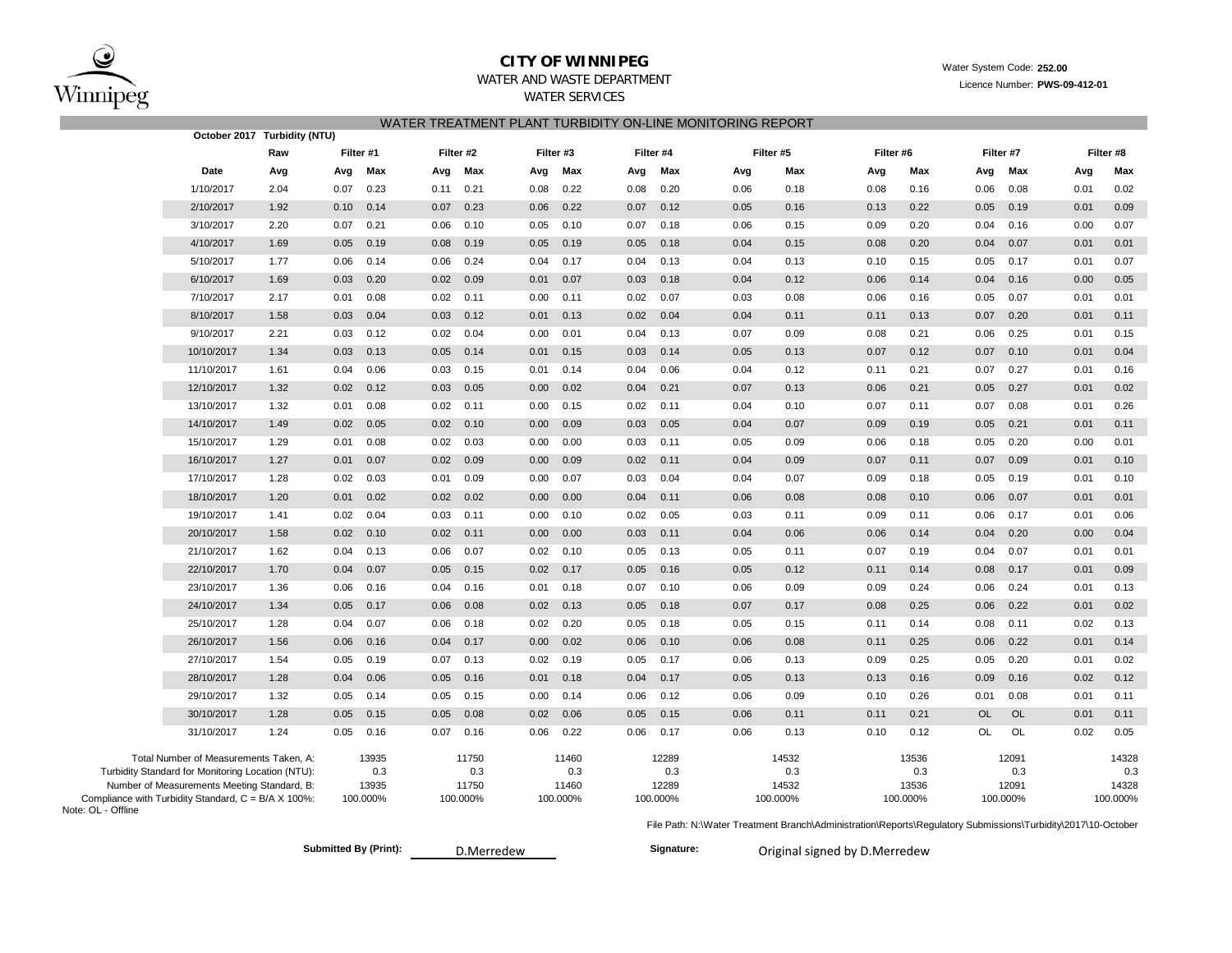

#### CITY OF WINNIPEG WATER AND WASTE DEPARTMENT ENVIRONMENTAL STANDARDS DIVISION

### **WATER TREATMENT PLANT TURBIDITY GRAB MONITORING REPORT**

| Water System Code: 252.00                          |           |                  |           |           |           |                     |           |                     |           | <b>Turbidity (NTU)</b> |           |           |                     |           |                     |           |           |           |
|----------------------------------------------------|-----------|------------------|-----------|-----------|-----------|---------------------|-----------|---------------------|-----------|------------------------|-----------|-----------|---------------------|-----------|---------------------|-----------|-----------|-----------|
| Licence No. PWS-09-412-01                          |           |                  |           |           |           |                     |           |                     |           |                        |           |           |                     |           |                     |           |           |           |
| <b>Date</b>                                        |           | <b>Raw Water</b> |           | Filter 1  |           | Filter <sub>2</sub> |           | Filter <sub>3</sub> |           | Filter 4               |           | Filter 5  | Filter <sub>6</sub> |           | Filter <sub>7</sub> |           | Filter 8  |           |
|                                                    | Grab      | Analyser         | Grab      | Analyser  | Grab      | Analyser            | Grab      | Analyser            | Grab      | Analyser               | Grab      | Analyser  | Grab                | Analyser  | Grab                | Analyser  | Grab      | Analyser  |
| 01-Oct-2017                                        | 1.06      | 1.64             | <b>OL</b> | <b>OL</b> | 0.19      | 0.12                | 0.22      | 0.10                | <b>OL</b> | <b>OL</b>              | 0.17      | 0.11      | 0.08                | 0.13      | 0.08                | 0.06      | 0.09      | 0.18      |
| 02-Oct-2017                                        | 1.06      | 1.55             | 0.19      | 0.09      | <b>OL</b> | <b>OL</b>           | <b>OL</b> | <b>OL</b>           | 0.20      | 0.11                   | 0.16      | 0.10      | 0.10                | 0.14      | 0.10                | 0.07      | 0.12      | 0.04      |
| 03-Oct-2017                                        | 1.05      | 1.49             | 0.17      | 0.08      | 0.14      | 0.08                | 0.16      | 0.05                | 0.14      | 0.07                   | 0.07      | 0.03      | 0.10                | 0.14      | <b>OL</b>           | <b>OL</b> | <b>OL</b> | <b>OL</b> |
| 04-Oct-2017                                        | 1.20      | 1.43             | OL        | <b>OL</b> | 0.15      | 0.08                | 0.19      | 0.06                | 0.22      | 0.14                   | 0.11      | 0.07      | OL                  | OL        | 0.07                | 0.04      | 0.07      | <0.02     |
| 05-Oct-2017                                        | 1.11      | 1.47             | 0.11      | 0.03      | OL        | OL                  | <b>OL</b> | OL                  | 0.10      | 0.05                   | 0.09      | 0.05      | 0.07                | 0.07      | 0.08                | 0.04      | 0.08      | 0.11      |
| 06-Oct-2017                                        | <b>NS</b> | <b>NS</b>        | <b>NS</b> | <b>NS</b> | <b>NS</b> | <b>NS</b>           | <b>NS</b> | <b>NS</b>           | <b>NS</b> | <b>NS</b>              | <b>NS</b> | <b>NS</b> | <b>NS</b>           | <b>NS</b> | <b>NS</b>           | <b>NS</b> | <b>NS</b> | <b>NS</b> |
| 07-Oct-2017                                        | <b>NS</b> | <b>NS</b>        | <b>NS</b> | <b>NS</b> | <b>NS</b> | <b>NS</b>           | <b>NS</b> | <b>NS</b>           | <b>NS</b> | <b>NS</b>              | <b>NS</b> | <b>NS</b> | <b>NS</b>           | <b>NS</b> | <b>NS</b>           | <b>NS</b> | <b>NS</b> | <b>NS</b> |
| 08-Oct-2017                                        | 1.04      | 1.37             | 0.10      | 0.02      | 0.13      | 0.07                | OL        | OL                  | 0.09      | 0.04                   | OL        | <b>OL</b> | 0.10                | 0.10      | 0.11                | 0.07      | 0.13      | 0.04      |
| 09-Oct-2017                                        | 1.09      | <b>NR</b>        | 0.11      | 0.03      | 0.09      | 0.04                | 0.11      | < 0.02              | 0.10      | 0.05                   | 0.10      | 0.07      | 0.18                | 0.18      | OL                  | OL        | OL        | OL        |
| 10-Oct-2017                                        | 1.10      | 1.30             | OL        | OL        | 0.12      | 0.05                | 0.13      | < 0.02              | OL        | OL                     | 0.12      | 0.07      | 0.10                | 0.11      | 0.11                | 0.07      | 0.10      | 0.04      |
| 11-Oct-2017                                        | 1.07      | 1.23             | 0.09      | 0.02      | <b>OL</b> | <b>OL</b>           | <b>OL</b> | <b>OL</b>           | 0.11      | 0.05                   | 0.09      | 0.06      | 0.10                | 0.11      | 0.14                | 0.08      | 0.12      | 0.04      |
| 12-Oct-2017                                        | 1.12      | 1.33             | 0.11      | 0.04      | 0.10      | 0.03                | 0.09      | < 0.02              | 0.10      | 0.05                   | 0.10      | 0.06      | <b>OL</b>           | OL        | <b>OL</b>           | <b>OL</b> | 0.09      | 0.04      |
| 13-Oct-2017                                        | <b>NS</b> | <b>NS</b>        | <b>NS</b> | <b>NS</b> | <b>NS</b> | <b>NS</b>           | <b>NS</b> | <b>NS</b>           | <b>NS</b> | <b>NS</b>              | <b>NS</b> | <b>NS</b> | <b>NS</b>           | <b>NS</b> | <b>NS</b>           | <b>NS</b> | <b>NS</b> | <b>NS</b> |
| 14-Oct-2017                                        | <b>NS</b> | <b>NS</b>        | <b>NS</b> | <b>NS</b> | <b>NS</b> | <b>NS</b>           | <b>NS</b> | <b>NS</b>           | <b>NS</b> | <b>NS</b>              | <b>NS</b> | <b>NS</b> | <b>NS</b>           | <b>NS</b> | <b>NS</b>           | <b>NS</b> | <b>NS</b> | <b>NS</b> |
| 15-Oct-2017                                        | 1.04      | 1.24             | 0.10      | 0.02      | 0.08      | 0.02                | 0.08      | < 0.02              | 0.08      | 0.04                   | 0.09      | 0.05      | OL                  | OL        | OL                  | <b>OL</b> | 0.08      | <0.02     |
| 16-Oct-2017                                        | 1.06      | 1.22             | 0.07      | < 0.02    | 0.09      | 0.03                | 0.11      | < 0.02              | OL        | OL                     | OL        | OL        | 0.10                | 0.10      | 0.09                | 0.06      | 0.09      | <0.02     |
| 17-Oct-2017                                        | 1.07      | 1.19             | 0.10      | < 0.02    | OL        | <b>OL</b>           | 0.10      | < 0.02              | 0.09      | 0.03                   | 0.09      | 0.05      | 0.10                | 0.11      | 0.12                | 0.08      | OL        | OL        |
| 18-Oct-2017                                        | 1.00      | 1.16             | OL        | <b>OL</b> | 0.07      | 0.02                | 0.07      | < 0.02              | 0.09      | 0.05                   | 0.07      | 0.07      | OL                  | OL        | 0.07                | 0.07      | 0.07      | <0.02     |
| 19-Oct-2017                                        | 0.92      | 1.35             | 0.08      | 0.02      | OL        | <b>OL</b>           | OL        | OL                  | 0.08      | 0.04                   | 0.06      | 0.05      | 0.09                | 0.10      | 0.10                | 0.05      | 0.08      | 0.04      |
| 20-Oct-2017                                        | <b>NS</b> | <b>NS</b>        | <b>NS</b> | <b>NS</b> | <b>NS</b> | <b>NS</b>           | <b>NS</b> | <b>NS</b>           | <b>NS</b> | <b>NS</b>              | <b>NS</b> | <b>NS</b> | <b>NS</b>           | <b>NS</b> | <b>NS</b>           | <b>NS</b> | <b>NS</b> | <b>NS</b> |
| 21-Oct-2017                                        | <b>NS</b> | <b>NS</b>        | <b>NS</b> | <b>NS</b> | <b>NS</b> | <b>NS</b>           | <b>NS</b> | <b>NS</b>           | <b>NS</b> | <b>NS</b>              | <b>NS</b> | <b>NS</b> | <b>NS</b>           | <b>NS</b> | <b>NS</b>           | <b>NS</b> | <b>NS</b> | <b>NS</b> |
| 22-Oct-2017                                        | 0.94      | 1.24             | 0.12      | 0.05      | 0.15      | 0.09                | <b>OL</b> | <b>OL</b>           | 0.13      | 0.08                   | <b>OL</b> | <b>OL</b> | 0.09                | 0.12      | 0.10                | 0.07      | 0.10      | 0.03      |
| 23-Oct-2017                                        | 1.10      | 1.32             | 0.11      | 0.04      | OL        | <b>OL</b>           | 0.11      | < 0.02              | 0.12      | 0.06                   | 0.07      | 0.04      | 0.09                | 0.12      | 0.12                | 0.07      | <b>OL</b> | <b>OL</b> |
| 24-Oct-2017                                        | 1.09      | 1.24             | OL        | <b>OL</b> | 0.13      | 0.07                | 0.15      | 0.03                | 0.17      | 0.11                   | 0.11      | 0.07      | <b>OL</b>           | <b>OL</b> | 0.10                | 0.07      | 0.10      | 0.03      |
| 25-Oct-2017                                        | 1.21      | 1.24             | 0.11      | 0.04      | 0.14      | 0.10                | <b>OL</b> | <b>OL</b>           | 0.12      | 0.08                   | <b>OL</b> | <b>OL</b> | 0.10                | 0.13      | 0.10                | 0.07      | 0.11      | 0.04      |
| 26-Oct-2017                                        | 1.22      | 1.31             | 0.13      | 0.04      | 0.11      | 0.06                | 0.12      | < 0.02              | 0.10      | 0.06                   | 0.10      | 0.06      | 0.13                | 0.16      | OL                  | OL        | OL        | OL        |
| 27-Oct-2017                                        | <b>NS</b> | <b>NS</b>        | <b>NS</b> | <b>NS</b> | <b>NS</b> | <b>NS</b>           | <b>NS</b> | <b>NS</b>           | <b>NS</b> | <b>NS</b>              | <b>NS</b> | <b>NS</b> | <b>NS</b>           | <b>NS</b> | <b>NS</b>           | <b>NS</b> | <b>NS</b> | <b>NS</b> |
| 28-Oct-2017                                        | <b>NS</b> | <b>NS</b>        | <b>NS</b> | <b>NS</b> | <b>NS</b> | <b>NS</b>           | <b>NS</b> | <b>NS</b>           | <b>NS</b> | <b>NS</b>              | <b>NS</b> | <b>NS</b> | <b>NS</b>           | <b>NS</b> | <b>NS</b>           | <b>NS</b> | <b>NS</b> | <b>NS</b> |
| 29-Oct-2017                                        | 0.86      | 1.18             | 0.14      | 0.05      | 0.11      | 0.06                | 0.12      | < 0.02              | 0.12      | 0.06                   | 0.09      | 0.06      | 0.15                | 0.17      | OL                  | OL        | OL        | OL        |
| 30-Oct-2017                                        | 0.98      | 1.19             | OL        | <b>OL</b> | 0.10      | 0.06                | 0.12      | < 0.02              | 0.16      | 0.08                   | 0.11      | 0.07      | 0.11                | 0.14      | OL                  | OL        | 0.09      | 0.04      |
| 31-Oct-2017                                        | 0.88      | 1.15             | 0.11      | 0.04      | 0.11      | 0.08                | 0.14      | 0.08                | 0.09      | 0.06                   | OL        | OL        | 0.12                | 0.12      | OL                  | OL        | 0.10      | 0.04      |
| Total number of measurements taken, A:             |           |                  | 17        |           | 17        |                     | 16        |                     | 20        |                        | 18        |           | 18                  |           | 15                  |           | 17        |           |
| Turbidity Standard for Monitoring Location (NTU):  |           |                  | 0.30      |           | 0.30      |                     | 0.30      |                     | 0.30      |                        | 0.30      |           | 0.30                |           | 0.30                |           | 0.30      |           |
| Number of measurements meeting standard, B:        |           |                  | 17        |           | 17        |                     | 16        |                     | 20        |                        | 18        |           | 18                  |           | 15                  |           | 17        |           |
| Compliance with Turbidity Standard, C= B/A X 100%: |           |                  | 100%      |           | 100%      |                     | 100%      |                     | 100%      |                        | 100%      |           | 100%                |           | 100%                |           | 100%      |           |

NS: No Sample NA: Not Analyzed OL: Off-Line

There was no result for the raw online analyzer on October 9 due to maintenance requirements.

**Comments: Report Compiled By: H.Demchenko**

**Approved in LIMS By: C.Diduck**

Printed From : N:\WQ Data\Routine Water Quality\2015\Turbidity.xls **Date Approved:** File: WQR3

**7-Nov-17**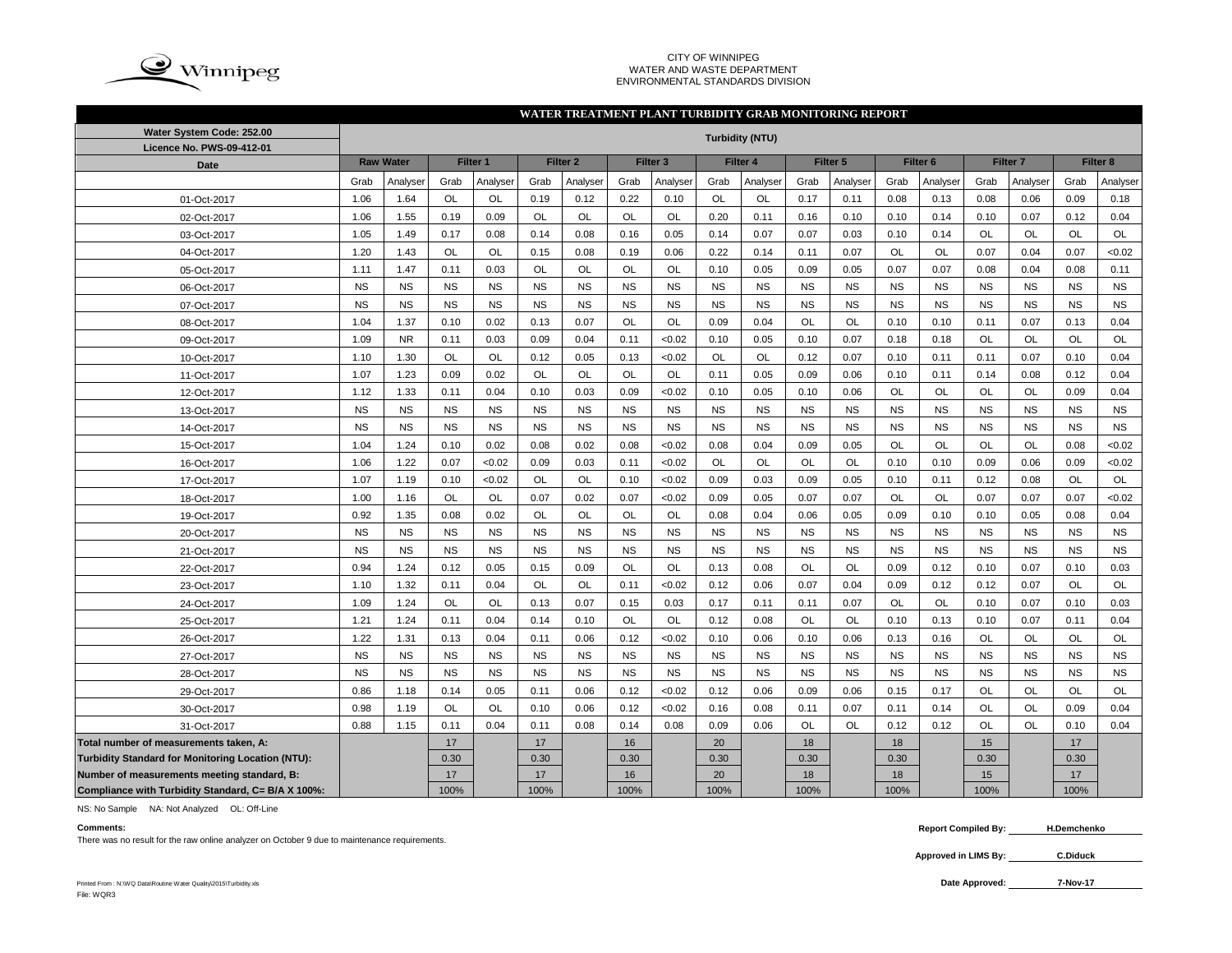

**City Of Winnipeg**

Water and Waste Department Water Services

WATER TREATMENT PLANT FREE CHLORINE ON-LINE MONITORING REPORT

Deacon Booster Pumping Station

Water System Code: **252.00** Licence Number: **PWS-09-412-01**

Report Created: 01 November 2017 Report Period: October 2017

|                                             | <b>BRANCH1</b><br>[mg/L] |         | <b>BRANCH2</b><br>[mg/L] |         |
|---------------------------------------------|--------------------------|---------|--------------------------|---------|
| Date                                        | Average                  | Minimum | Average                  | Minimum |
| 01/10/2017                                  | 1.16                     | 1.08    | 1.15                     | 1.04    |
| 02/10/2017                                  | 1.11                     | 1.03    | 1.15                     | 1.05    |
| 03/10/2017                                  | 1.16                     | 1.10    | 1.11                     | 1.06    |
| 04/10/2017                                  | 1.21                     | 1.13    | 1.16                     | 1.08    |
| 05/10/2017                                  | 1.17                     | 1.06    | 1.20                     | 1.07    |
| 06/10/2017                                  | 1.15                     | 1.01    | 1.27                     | 1.18    |
| 07/10/2017                                  | 1.13                     | 0.97    | 1.19                     | 1.06    |
| 08/10/2017                                  | 1.17                     | 1.07    | 1.15                     | 1.02    |
| 09/10/2017                                  | 1.17                     | 1.04    | 1.24                     | 1.18    |
| 10/10/2017                                  | 1.17                     | 1.03    | 1.15                     | 1.02    |
| 11/10/2017                                  | 1.16                     | 1.10    | 1.16                     | 1.07    |
| 12/10/2017                                  | 1.16                     | 1.07    | 1.19                     | 0.97    |
| 13/10/2017                                  | 1.17                     | 0.96    | 1.28                     | 1.17    |
| 14/10/2017                                  | 1.14                     | 1.08    | 1.24                     | 1.16    |
| 15/10/2017                                  | 1.03                     | 0.96    | 1.14                     | 1.06    |
| 16/10/2017                                  | 0.98                     | 0.93    | 1.08                     | 1.01    |
| 17/10/2017                                  | 1.05                     | 0.96    | 1.10                     | 1.02    |
| 18/10/2017                                  | 1.02                     | 0.97    | 0.94                     | 0.86    |
| 19/10/2017                                  | 1.12                     | 1.04    | 1.12                     | 1.04    |
| 20/10/2017                                  | 1.11                     | 1.06    | 1.08                     | 0.94    |
| 21/10/2017                                  | 1.06                     | 0.93    | 1.01                     | 0.91    |
| 22/10/2017                                  | 1.11                     | 1.00    | 1.03                     | 0.98    |
| 23/10/2017                                  | 1.06                     | 0.95    | 1.00                     | 0.88    |
| 24/10/2017                                  | 1.08                     | 0.98    | 1.03                     | 0.94    |
| 25/10/2017                                  | 1.07                     | 1.02    | 1.02                     | 0.95    |
| 26/10/2017                                  | 1.10                     | 0.97    | 1.05                     | 0.98    |
| 27/10/2017                                  | 1.08                     | 0.99    | 1.06                     | 1.01    |
| 28/10/2017                                  | 1.07                     | 0.95    | 1.06                     | 0.91    |
| 29/10/2017                                  | 1.10                     | 0.99    | 1.06                     | 0.98    |
| 30/10/2017                                  | 1.12                     | 1.02    | 1.06                     | 1.01    |
| 31/10/2017                                  | 1.10                     | 1.01    | 1.09                     | 0.97    |
|                                             |                          |         |                          |         |
| Total Number of Measurements, A:            |                          | 21148   |                          | 21019   |
| Minimum Free Chlorine Standard:             |                          | 0.5     |                          | 0.5     |
| Number of Measurements Meeting Standard, B: |                          | 21148   |                          | 21019   |
| COMPLIANCE, $C = B/A \times 100\%$ :        |                          | 100.00  |                          | 100.00  |

File Path: N:\Water Treatment Branch\Administration\Reports\Regulatory Submissions\Chlorine\2017\10-October

Submitted By (Print): D.Merredew

Signature: Original signed by D.Merredew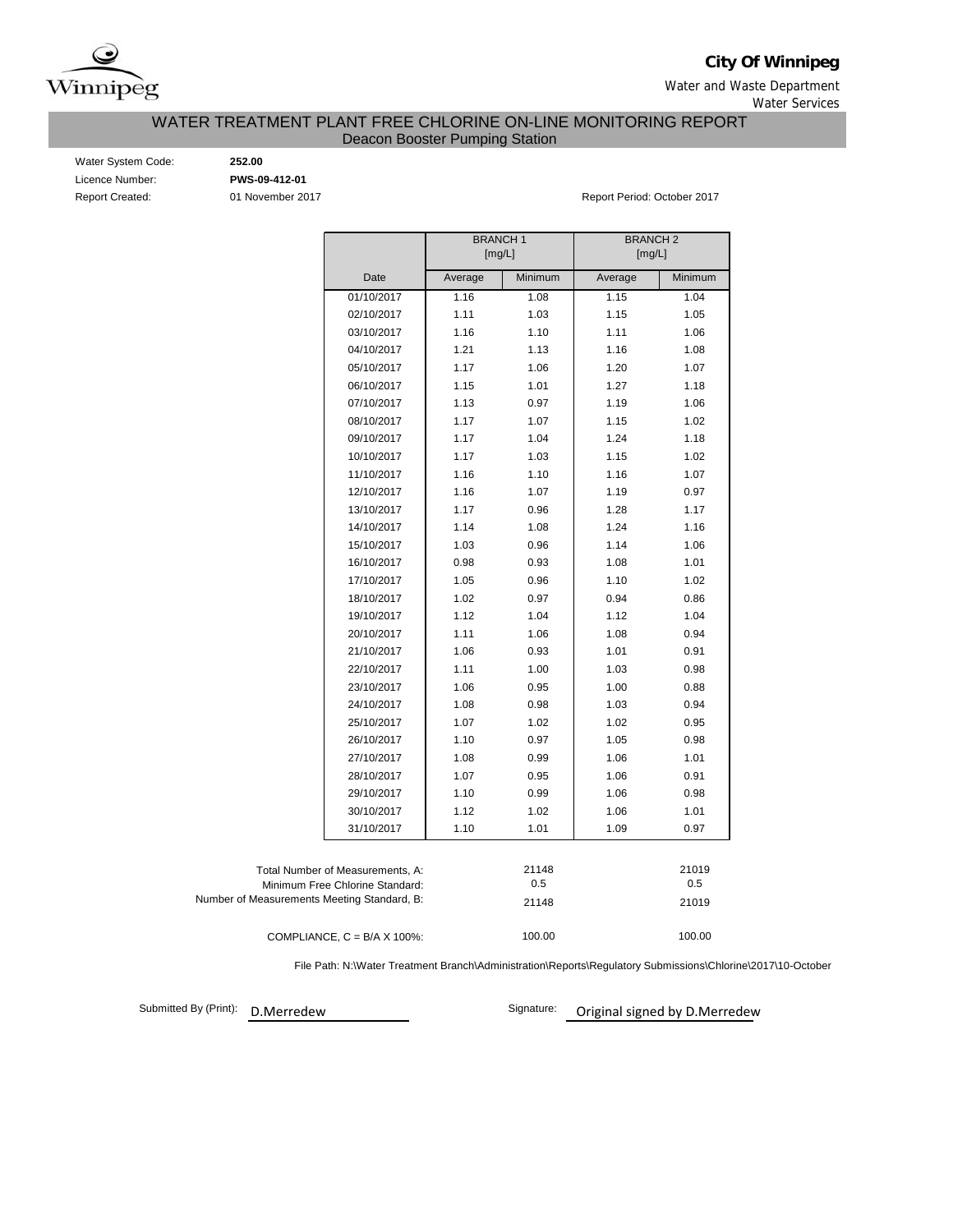| <b>CITY OF WINNIPEG</b><br>WATER AND WASTE DEPARTMENT<br>$\rightarrow$ Winnipeg<br>ENVIRONMENTAL STANDARDS DIVISION |           |                                         |                                 |                                         |                      |                                 |  |  |  |  |  |  |  |
|---------------------------------------------------------------------------------------------------------------------|-----------|-----------------------------------------|---------------------------------|-----------------------------------------|----------------------|---------------------------------|--|--|--|--|--|--|--|
| WATER TREATMENT PLANT CHLORINE GRAB MONITORING REPORT                                                               |           |                                         |                                 |                                         |                      |                                 |  |  |  |  |  |  |  |
| Water System Code: 252.00                                                                                           |           | Deacon Booster Pumping Station Branch 1 |                                 | Deacon Booster Pumping Station Branch 2 |                      |                                 |  |  |  |  |  |  |  |
| Licence No. PWS-09-412-01                                                                                           |           |                                         |                                 |                                         |                      |                                 |  |  |  |  |  |  |  |
| <b>Date</b>                                                                                                         |           | Free Chlorine (mg/L)                    | <b>Total Chlorine</b><br>(mg/L) |                                         | Free Chlorine (mg/L) | <b>Total Chlorine</b><br>(mg/L) |  |  |  |  |  |  |  |
|                                                                                                                     | Analyser  | Grab                                    | Grab                            | Analyser                                | Grab                 | Grab                            |  |  |  |  |  |  |  |
| 01-Oct-2017                                                                                                         | 1.18      | 1.32                                    | 1.54                            | 1.14                                    | 1.32                 | 1.52                            |  |  |  |  |  |  |  |
| 02-Oct-2017                                                                                                         | 1.10      | 1.22                                    | 1.44                            | 1.18                                    | 1.21                 | 1.41                            |  |  |  |  |  |  |  |
| 03-Oct-2017                                                                                                         | 1.17      | 1.25                                    | 1.49                            | 1.13                                    | 1.22                 | 1.45                            |  |  |  |  |  |  |  |
| 04-Oct-2017                                                                                                         | 1.20      | 1.29                                    | 1.49                            | 1.16                                    | 1.28                 | 1.47                            |  |  |  |  |  |  |  |
| 05-Oct-2017                                                                                                         | 1.23      | 1.28                                    | 1.51                            | 1.15                                    | 1.26                 | 1.43                            |  |  |  |  |  |  |  |
| 06-Oct-2017                                                                                                         | <b>NS</b> | <b>NS</b>                               | <b>NS</b>                       | <b>NS</b>                               | <b>NS</b>            | <b>NS</b>                       |  |  |  |  |  |  |  |
| 07-Oct-2017                                                                                                         | <b>NS</b> | <b>NS</b>                               | <b>NS</b>                       | <b>NS</b>                               | <b>NS</b>            | <b>NS</b>                       |  |  |  |  |  |  |  |
| 08-Oct-2017                                                                                                         | 1.16      | 1.19                                    | 1.41                            | 1.03                                    | 1.20                 | 1.33                            |  |  |  |  |  |  |  |
| 09-Oct-2017                                                                                                         | 1.15      | 1.27                                    | 1.49                            | 1.29                                    | 1.22                 | 1.39                            |  |  |  |  |  |  |  |
| 10-Oct-2017                                                                                                         | 1.16      | 1.24                                    | 1.41                            | 1.06                                    | 1.17                 | 1.36                            |  |  |  |  |  |  |  |
| 11-Oct-2017                                                                                                         | 1.17      | 1.22                                    | 1.44                            | 1.14                                    | 1.25                 | 1.45                            |  |  |  |  |  |  |  |
| 12-Oct-2017                                                                                                         | 1.17      | 1.26                                    | 1.44                            | 1.15                                    | 1.09                 | 1.33                            |  |  |  |  |  |  |  |
| 13-Oct-2017                                                                                                         | <b>NS</b> | <b>NS</b>                               | <b>NS</b>                       | <b>NS</b>                               | ΝS                   | <b>NS</b>                       |  |  |  |  |  |  |  |
| 14-Oct-2017                                                                                                         | <b>NS</b> | <b>NS</b>                               | <b>NS</b>                       | <b>NS</b>                               | <b>NS</b>            | <b>NS</b>                       |  |  |  |  |  |  |  |
| 15-Oct-2017                                                                                                         | 1.05      | 1.11                                    | 1.27                            | 1.13                                    | 1.21                 | 1.39                            |  |  |  |  |  |  |  |
| 16-Oct-2017                                                                                                         | 1.05      | 1.08                                    | 1.22                            | 1.05                                    | 1.15                 | 1.32                            |  |  |  |  |  |  |  |
| 17-Oct-2017                                                                                                         | 1.08      | 1.13                                    | 1.25                            | 1.16                                    | 1.22                 | 1.37                            |  |  |  |  |  |  |  |
| 18-Oct-2017                                                                                                         | 1.09      | 1.07                                    | 1.24                            | 1.01                                    | 1.10                 | 1.23                            |  |  |  |  |  |  |  |
| 19-Oct-2017                                                                                                         | 1.16      | 1.16                                    | 1.40                            | 1.14                                    | 1.22                 | 1.40                            |  |  |  |  |  |  |  |
| 20-Oct-2017                                                                                                         | <b>NS</b> | <b>NS</b>                               | <b>NS</b>                       | <b>NS</b>                               | <b>NS</b>            | <b>NS</b>                       |  |  |  |  |  |  |  |
| 21-Oct-2017                                                                                                         | <b>NS</b> | <b>NS</b>                               | <b>NS</b>                       | <b>NS</b>                               | <b>NS</b>            | <b>NS</b>                       |  |  |  |  |  |  |  |
| 22-Oct-2017                                                                                                         | 1.11      | 1.13                                    | 1.30                            | 1.05                                    | 1.11                 | 1.29                            |  |  |  |  |  |  |  |
| 23-Oct-2017                                                                                                         | 1.08      | 1.13                                    | 1.28                            | 1.00                                    | 1.03                 | 1.21                            |  |  |  |  |  |  |  |
| 24-Oct-2017                                                                                                         | 1.06      | 1.08                                    | 1.32                            | 1.02                                    | 1.05                 | 1.24                            |  |  |  |  |  |  |  |
| 25-Oct-2017                                                                                                         | 1.06      | 1.12                                    | 1.31                            | 1.02                                    | 1.02                 | 1.21                            |  |  |  |  |  |  |  |
| 26-Oct-2017                                                                                                         | 1.10      | 1.11                                    | 1.32                            | 1.03                                    | 1.01                 | 1.19                            |  |  |  |  |  |  |  |
| 27-Oct-2017                                                                                                         | <b>NS</b> | <b>NS</b>                               | <b>NS</b>                       | <b>NS</b>                               | <b>NS</b>            | <b>NS</b>                       |  |  |  |  |  |  |  |
| 28-Oct-2017                                                                                                         | <b>NS</b> | <b>NS</b>                               | <b>NS</b>                       | <b>NS</b>                               | <b>NS</b>            | <b>NS</b>                       |  |  |  |  |  |  |  |
| 29-Oct-2017                                                                                                         | 1.15      | 1.17                                    | 1.39                            | 1.06                                    | 1.12                 | 1.28                            |  |  |  |  |  |  |  |
| 30-Oct-2017                                                                                                         | 1.11      | 1.18                                    | 1.38                            | 1.07                                    | 1.12                 | 1.31                            |  |  |  |  |  |  |  |
| 31-Oct-2017                                                                                                         | 1.09      | 1.16                                    | 1.38                            | 1.08                                    | 1.13                 | 1.30                            |  |  |  |  |  |  |  |
| Total number of measurements taken, A:                                                                              |           | 23                                      |                                 |                                         | 23                   |                                 |  |  |  |  |  |  |  |
| Chlorine Standard for Monitoring Location (mg/L):                                                                   |           | 0.50                                    |                                 |                                         | 0.50                 |                                 |  |  |  |  |  |  |  |
| Number of measurements meeting standard, B:                                                                         |           | 23                                      |                                 |                                         | 23                   |                                 |  |  |  |  |  |  |  |
| Compliance with Chlorine Standard, C= B/A X 100%:                                                                   |           | 100%                                    |                                 |                                         | 100%                 |                                 |  |  |  |  |  |  |  |

NS: No Sample NA: Not Analyzed NR: No Result OL: Off-Line

| <b>Comments:</b> | <b>Report Compiled By:</b> | H.Demchenko     |  |  |  |  |
|------------------|----------------------------|-----------------|--|--|--|--|
|                  |                            |                 |  |  |  |  |
|                  | Approved in LIMS By:       | <b>C.Diduck</b> |  |  |  |  |

**Printed From : N:\WQ Data\Routine Water Quality\2017\Chlorine.xls** File: WQR3

**7-Nov-17**